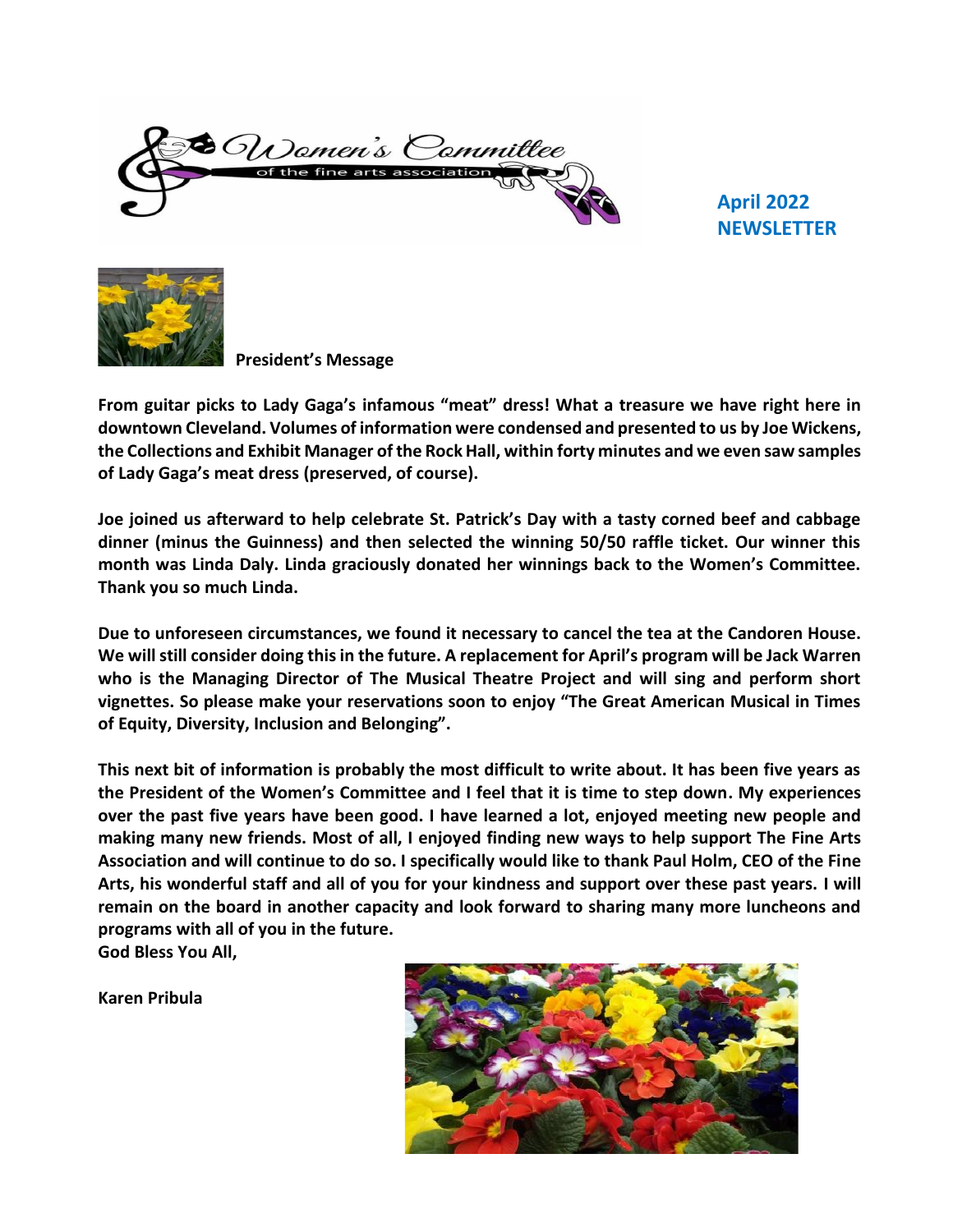

# **Wednesday Program/Luncheon Series**

**April 13th @ 11 a.m.**

## **"The Great American Musical in Times of Equity, Diversity, Inclusion and Belonging"**

# **Presented by Jack Warren**

Warren, a professional actor and Managing Director of The Musical Theater Project in Cleveland , is a long-time aficionado of theater and musical theater in particular. Now a professional actor, he made his mark across northern Ohio in community and professional theaters from Ashtabula to Amherst; from Lakewood to Akron (including Fine Arts Association). He has been involved in small family-owned businesses of one sort or another for more than 30 years, and is most proud of working most of the last 17 years with his mother, Bonnie, who started her Comfort Keepers franchises here in Northeast Ohio. While there was not too much opportunity for live performance on stage these past few years, he has recorded a few audio books from his home studio for authors around the country. "Blessed" with white facial hair at an EARLY age -- he will portray the Jolly Good Elf in 2022 for his 24th season. Jack lives with his lovely wife Jenifer in Concord Twp.

#### **RSVP Deadline is: Noon on Friday, April 8th**

**A friendly reminder: Program and luncheon reservations are required!** The preferred method is to email [anthonyjanem@yahoo.com.](mailto:anthonyjanem@yahoo.com) Your email reservation will be confirmed by Jane Anthony. Phone reservations can be made by calling 440-579-5020. Program only reservations are encouraged, however walk-ins are always welcome. \$15 for members. \$20 for nonmembers **(new fee)**

## **A REMINDER… Reservations will not be accepted after the deadline date!!!**

#### **HOSPITALITY COMMITTEE**



Spring is here! Let's celebrate with a delicious luncheon. We will start with tasty Chicken a la King on Puff pastry, and Oriental Salad and top it off with Shooters with fruit for dessert.

 **Catering is by Dave Baker at Manna Catering**. Manna Café is at 1821 N. Ridge Rd., Painesville

**Thank you to Members of the Board for Hostessing for April**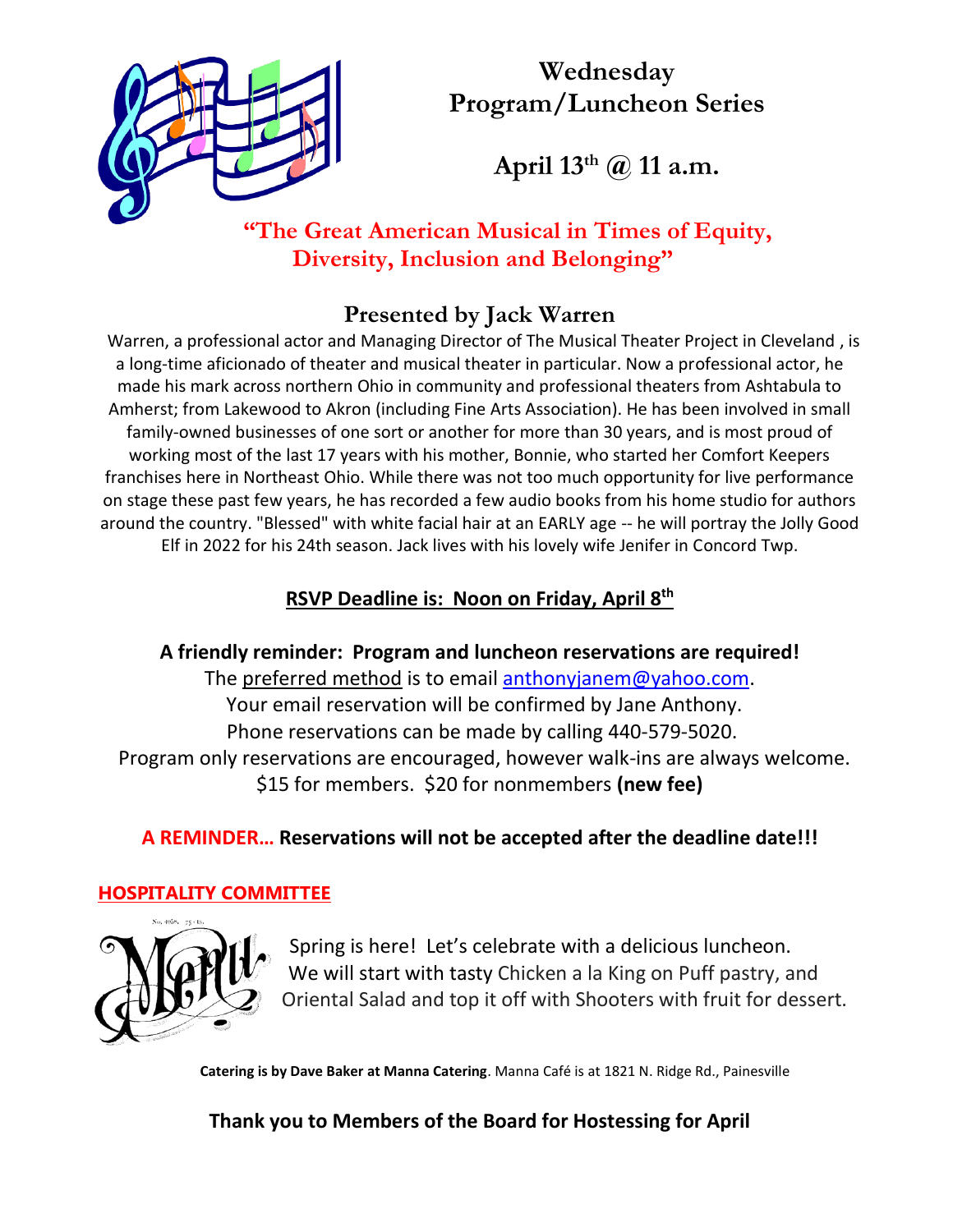#### **Membership Committee**

It's hard to believe that another great year of fine programming and your support as a member of the WCFAA is drawing to a close! Your support by attending our programs, contributing to the Scholarship Fund and our 50/50 raffle fundraiser is greatly appreciated. So….

# TIME TO RE

#### **It's Time to Renew Your Membership**

Please fill out the enclosed membership form with your dues. We will be accepting the forms at our April and May programs or you can mail it to the address on the form.

**A w[arm w](https://creativecommons.org/licenses/by-nc-sa/3.0/)elc[ome to](https://creativecommons.org/licenses/by-nc-sa/3.0/) our newest members**

welcome

**Patricia Polivchak Judi Peters 3 Keewayden Dr. 38660 Mentor Ave. Timberlake, OH 44095 Willoughby, OH 44094 440-289-6752 40-313-1830**

**[ppolivchak@msn.com](mailto:ppolivchak@msn.com) jpeters@fineartsassociation.org**

Thanks, Pat Carroll Bonander Chair

#### **Scholarship Committee**

The Women's Committee provides scholarships based on talent for students enrolled in the Fine Arts Association in the study of art and dance.

Scholarship money is raised through donations to the fund. This year we provided scholarships totaling \$2,200. If the donations are less than the total amount awarded the balance is completed from the general fund.

This year we awarded eleven (11) scholarships each in the amount of \$200. Ten (10) were received by students enrolled in various disciplines of dance and one (1) was awarded for art.

Please consider donating to the scholarship fund at the time you pay your dues.

Thank you for your support of deserving and talented students . Thanks, Kathy Tuttle, Chair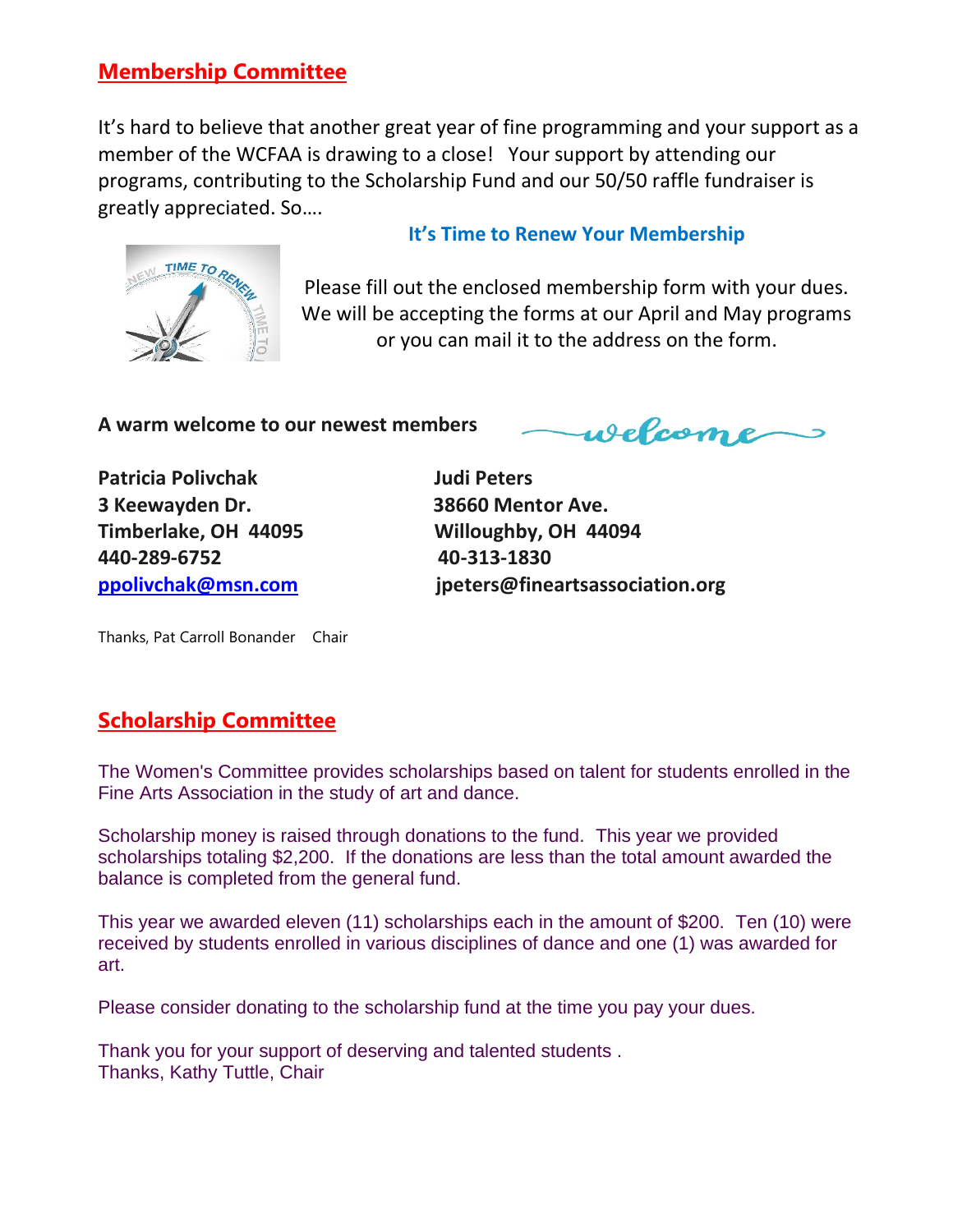#### **Nominating Committee**

The Nominating Committee , Roberta Lucia, Sandy Taddeo, Sheila Smith, Connie Sterner and Carolyn Wolfe, submit the following slate of officers for the election at the general membership meeting April 13th, 2022 for the year 2022- 2023.

| President:               |
|--------------------------|
| Vice President:          |
| Recording Secretary:     |
| Corresponding Secretary: |
| Treasurer:               |

Jeanne Lipps Barbara Schuler Sandy Taddeo Karen Pribula Jane Anthony



Our final program of the season is **May 11th** at the Kirtland Country Club. Cost of program and catered luncheon is \$45.

Well known presenter, Dan Ruminsky will present "The Gilded Age."

Remembering Billy the Artist